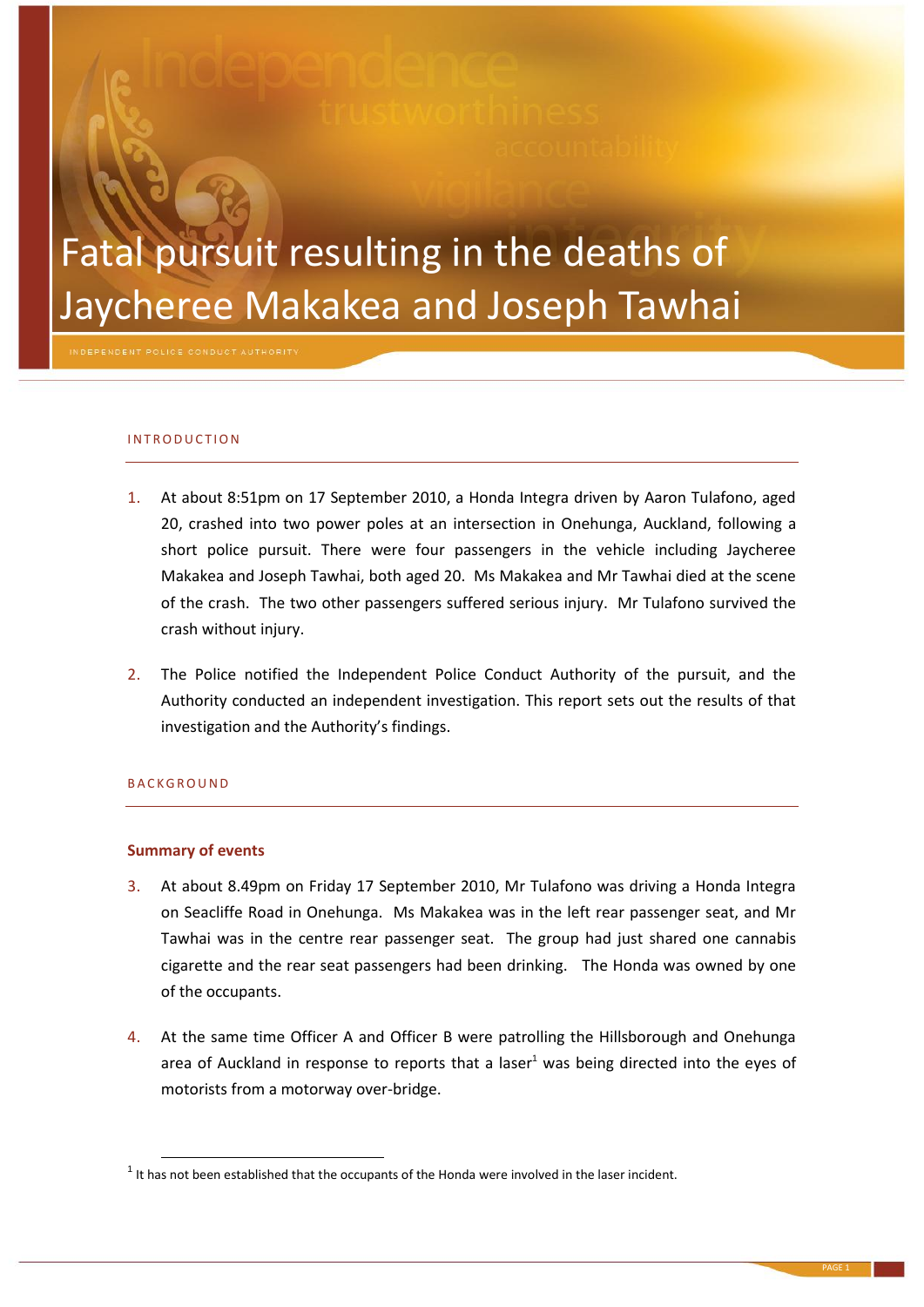- 5. Officers A and B were in an unmarked category B patrol car. Category B cars are suitable for participation in pursuits, but should be replaced with a marked category A patrol car at the first available opportunity. Officer A was the driver of the vehicle and held a gold classification license under the Police Professional Driving Programme (PPDP) and was therefore qualified to engage in pursuits as the lead driver. Officer B was responsible for operating the radio and communicating with the Police Northern Communications Centre (NorthComms).
- 6. While driving along Seacliffe Road the officers saw the Honda travelling in the opposite direction and decided to pull it over and speak to the occupants to find out whether they were responsible for using the laser.
- 7. The officers wanted to obtain the registration details, so followed the Honda, at the 50kph speed limit, for a short time until they reached Hendry Avenue. They then checked with NorthComms to see if the Honda was stolen.
- 8. Mr Tulafono drove the Honda down Hendry Avenue, a dead-end street, before performing a u-turn. Officer A positioned the patrol car so that its headlights lit up the Honda, revealing five young occupants, including a male driver. Neither of the officers recognised any of the occupants.
- 9. Officer A activated the patrol car's warning lights indicating to Mr Tulafono that he was required to remain stopped.
- 10. Mr Tulafono ignored the warning lights and sped off, past the police car, along Hendry Avenue towards Queenstown Road. According to the surviving passengers, Mr Tulafono ignored their pleas for him to pull over and stop.
- 11. As the officers followed the Honda back along Hendry Avenue, it was clear to them that Mr Tulafono was attempting to evade apprehension and, at 8.49pm, as required under Police pursuit policy, Officer B advised the NorthComms dispatcher that they were in pursuit on Queenstown Road. He also advised the registration number of the Honda and that there were five occupants.
- <span id="page-1-0"></span>12. Police pursuit policy requires that once a pursuit has been commenced, the communications centre dispatcher must give the warning: *"If there is any unjustified risk to any person you are to abandon pursuit immediately. Acknowledge."* The NorthComms dispatcher gave the warning but Officer B did not acknowledge it, as required by the policy, and the dispatcher did not prompt Officer B for his acknowledgement.
- 13. As soon as the pursuit warning was given, Officer A activated the siren. Officer B then advised the dispatcher that the driver had turned onto Beachcroft Avenue and was heading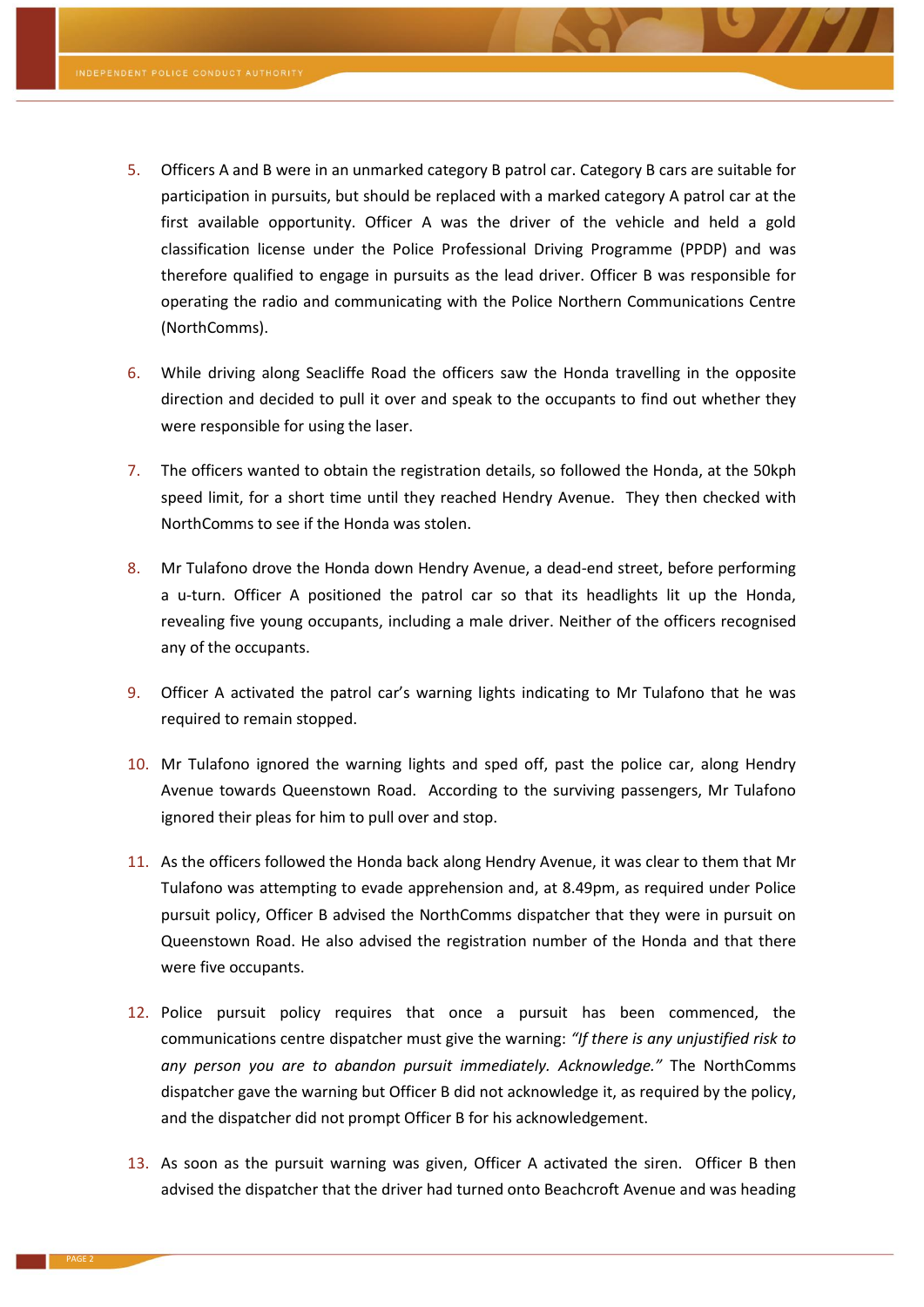towards Onehunga. Mr Tulafono made a right turn, at slow speed on the wrong side of the road and over a grass verge, onto Beachcroft Avenue heading towards Onehunga Mall.

- 14. The dispatcher then asked Officer B for the speed of the pursuit. Officer B advised that the speed was 80kph, that Officer A was the holder of a gold licence, that the police car was category B, and that the pursuit had just passed Arthur Street.
- 15. The dispatcher immediately asked Officer B for the reason for the pursuit. Officer B advised that they were making enquiries regarding the use of the laser; and when they signalled to the driver of the Honda to pull over, he *"took off*".
- 16. The dispatcher was joined by a supervisor who assumed the role of 'pursuit controller' as required under the pursuit policy. For more on the roles of dispatcher and pursuit controller see paragraph[s 57](#page-8-0) an[d 58.](#page-8-1)
- <span id="page-2-1"></span>17. Mr Tulafono continued down Beachcroft Avenue through a roundabout, which took him on to Church Street. The speed limit on Church Street is 50kph and Mr Tulafono reached speeds in excess of 100kph through this stage of the pursuit. Officer B advised the dispatcher of the speed and location of the pursuit, as well as the traffic conditions and weather.
- 18. At the intersection of Selwyn Street and Church Street Mr Tulafono failed to stop for a red light.
- <span id="page-2-2"></span>19. Officers A and B immediately made the decision to abandon the pursuit. Officer B advised the dispatcher:

*"Going through the red light Comms, didn't stop. Didn't stop Comms. We're abandoning Comms. Too dangerous."*

- <span id="page-2-4"></span>20. At the same time, the pursuit controller had become concerned at the increasing risks in continuing the pursuit and instructed the dispatcher to order its abandonment.
- <span id="page-2-3"></span>21. As required by the pursuit policy (see paragraph [53\)](#page-7-0) the dispatcher, on the instruction of the pursuit controller, directed all units to abandon pursuit. Officer A starting slowing the police car and turned off the warning devices. A few seconds later, but before the police car had come to a complete stop, Officer B witnessed the driver of the Honda lose control and, realising that there was about to be a serious crash, he told Officer A, who reactivated the warning devices, increased his speed, and drove to the crash scene.
- <span id="page-2-0"></span>22. Mr Tulafono had continued along Church Street at speeds later reported, by Officer A and the front seat passenger of the Honda, to be between 120-130kph. At the intersection between Church Street and Onehunga Mall Mr Tulafono clipped a kerb and lost control.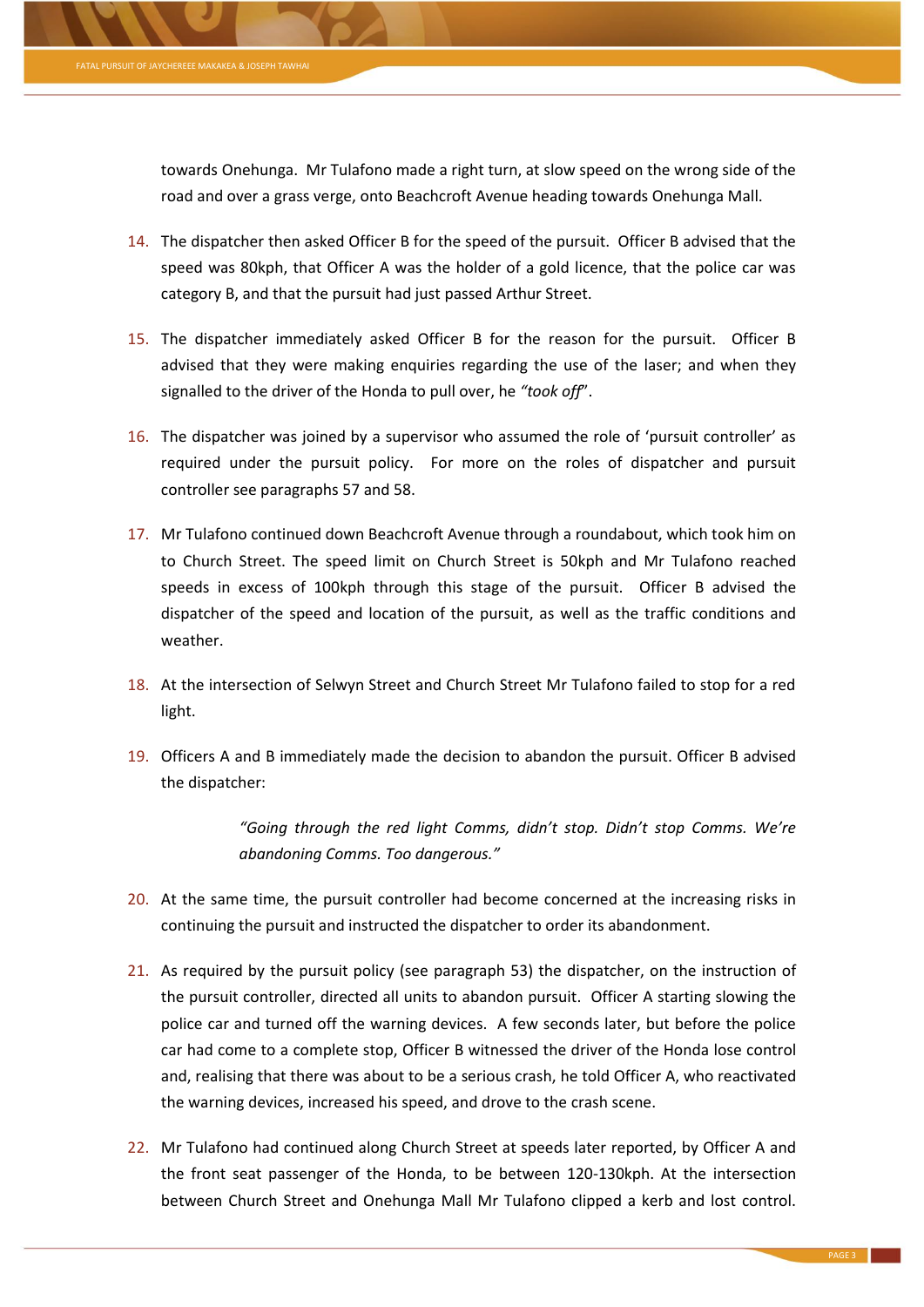The car struck a traffic island and became airborne before striking an aluminium lamp post and then a concrete power pole. The Honda came to rest upside down.

- 23. Ms Makakea and Mr Tawhai died at the scene of the crash. The two other passengers suffered serious injuries.
- 24. Mr Tulafono managed to extract himself from the vehicle wreckage and ran from the scene before Officers A and B arrived.
- 25. The pursuit had lasted 1 minute 35 seconds and covered a distance of approximately 2.1 kilometres.

#### **Environment**

- 26. It was dark but Beachcroft Avenue and Church Street have good street lighting, are well sign-posted and have well sealed surfaces. The area has a mixture of light industrial, shop and residential properties and a speed limit of 50kph. At the time of the pursuit the weather was clear but the roads were wet.
- 27. Little traffic was encountered in the early stages of the pursuit. However, once the pursuit had entered Church Street more traffic was present, particularly around Onehunga Mall.
- 28. Church Street has one lane in either direction, separated initially by a painted white centre line. 200 metres before Onehunga Mall the lanes are separated by a 3.4 metre painted white centre line with chevrons<sup>2</sup>. Both sides of the street have parallel parking spaces interspersed with yellow no parking lines and bus stops. The distance from the beginning of Church Street to the intersection with Onehunga Mall is 750 metres; within this distance, eight side streets come off Church Street.
- 29. Beachcroft Avenue has one lane in either direction, separated by a white centre line. Residential properties are along one side of the Avenue, while Onehunga Bay Reserve is on the other side. There is a mixture of yellow 'no parking' lines and parking spaces on both sides. The pursuit travelled along Beachcroft Avenue for about 900 metres; within this distance, four side streets come off Beachcroft Avenue.

#### **Police crash analysis**

**.** 

30. The Honda was examined by an independent vehicle inspector who found that the vehicle was not of warrant of fitness standard. In particular, he found defects in the left front

 $^2$  Slanted white lines between the two external and parallel lines, making a painted island separating the two lanes, about 3.4 metres wide.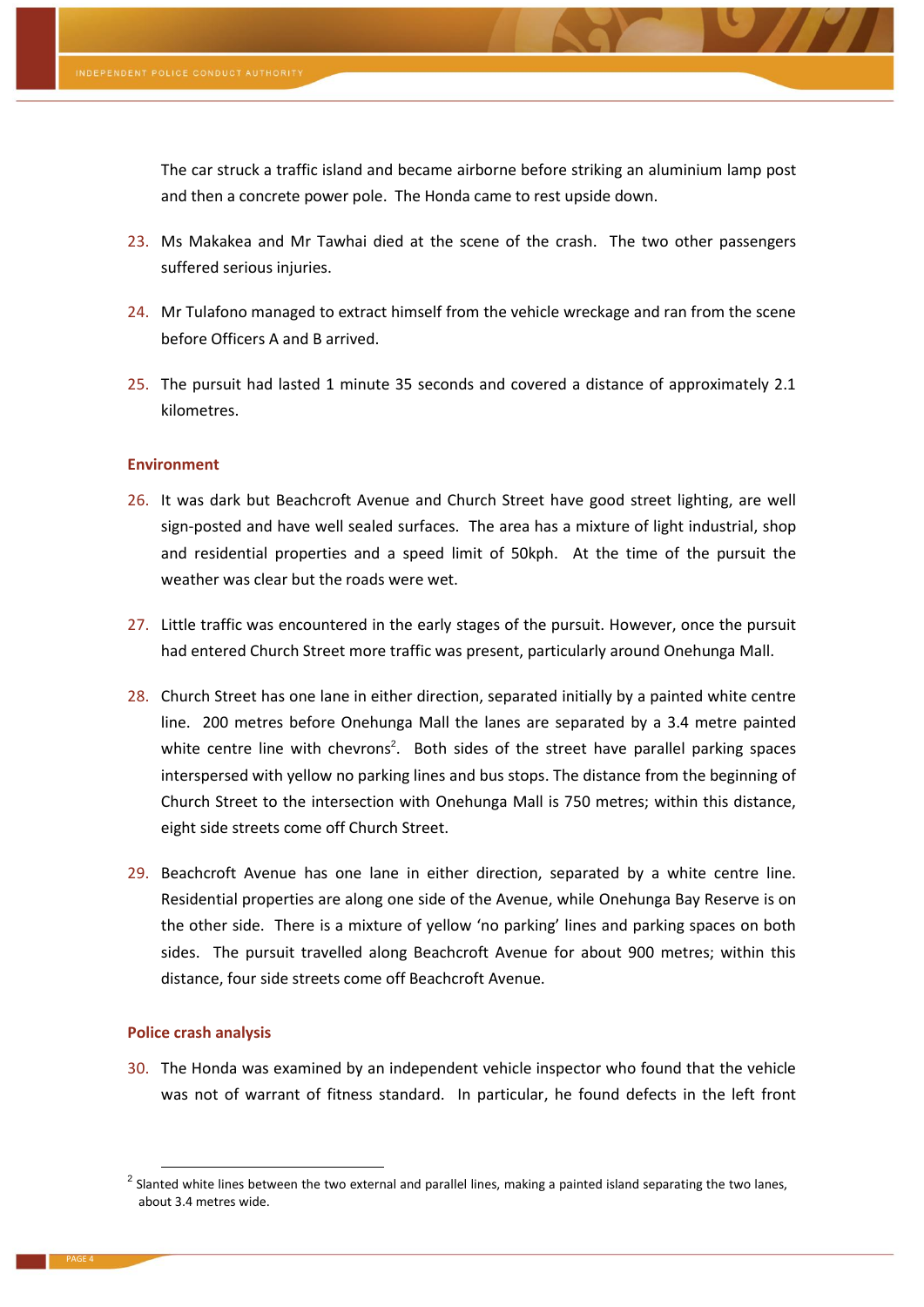brake components that would have caused a degree of brake imbalance. The inspector did not consider that this was a contributing factor in the crash.

- 31. The Police crash investigator could not determine the exact speed of the Honda when it crashed because the vehicle struck several objects (see paragraph [22\)](#page-2-0) and its position changed as it continued forward after the initial impact. The investigator determined the vehicle was travelling at between 87kph and 131kph at the moment of impact and, on the basis of eye witness accounts, was of the view that its speed was likely to be over 100kph at that point.
- 32. The crash analysis investigator concluded:

*"I believe the main causative factor in this crash was excess speed and the driver fleeing police. The vehicle did not play a part and the environment was satisfactory for drivers travelling at the prescribed limit."* 

# **CCTV footage**

- <span id="page-4-0"></span>33. Closed Circuit Television (CCTV) footage was obtained from two cameras.
	- The first is from a camera attached to a building at the corner of Beachcroft Avenue and Church Street, approximately 500 metres before the point at which the pursuit was abandoned. This footage shows both the Honda and the police car travelling at a speed significantly greater than other vehicles recorded on camera at the time.
	- The second footage was taken at the intersection of Church Street and Onehunga Mall. It shows the Honda airborne about to strike the power pole. 19 seconds later the patrol car arrives at the scene with warning lights activated. Another 19 seconds later a marked police car, also with warning lights activated, arrives at the scene.

# **Cause of death**

- 34. The post mortem examinations of Ms Makakea and Mr Tawhai found that their injuries were consistent with a motor vehicle collision and would have caused immediate death.
- 35. The pathologist additionally reported that neither of the young people had bruising that would indicate that a seat belt was being worn at the time of the crash.
- 36. A coronial inquest has yet to take place.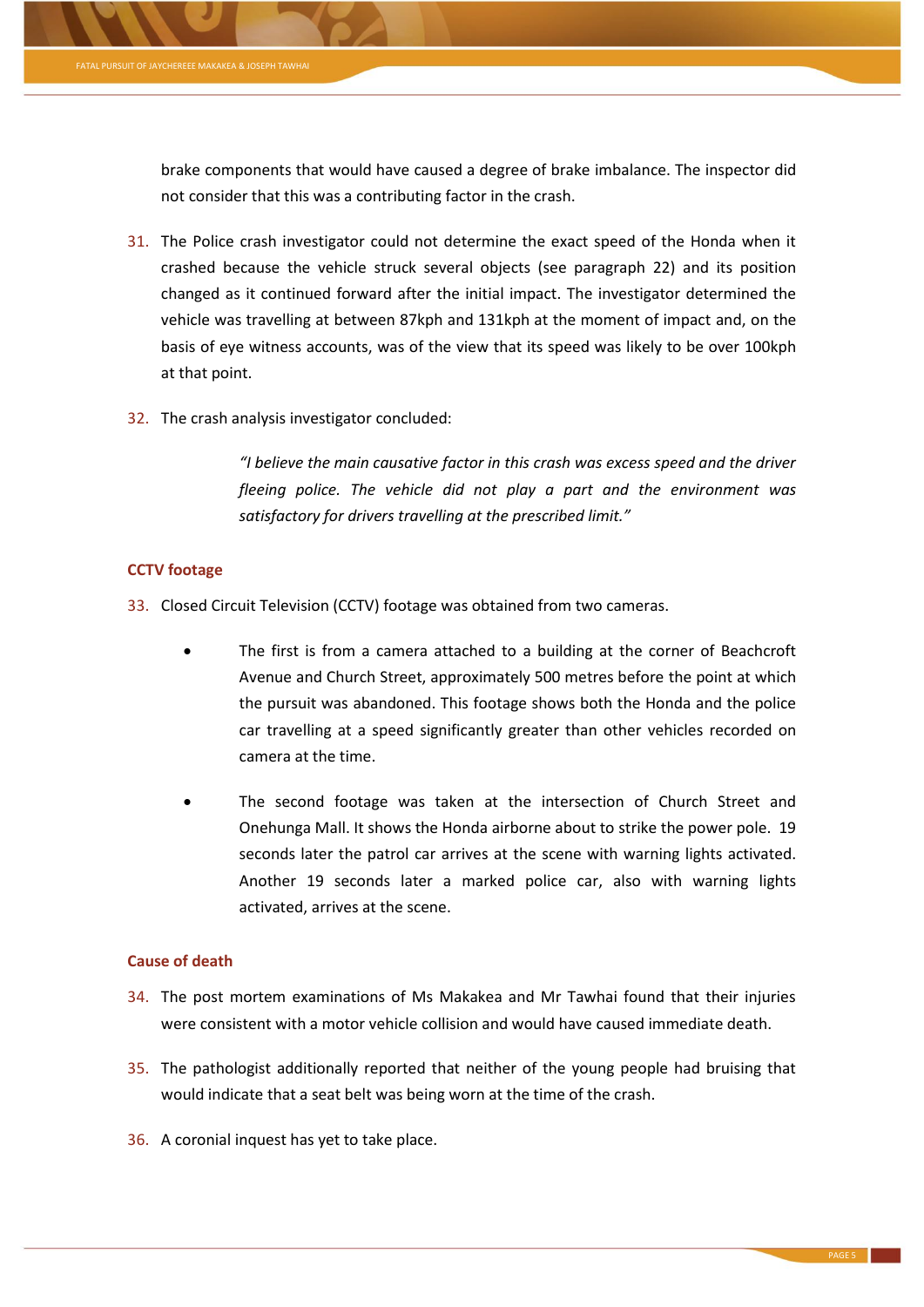#### **Aaron Tulafono**

- 37. Mr Tulafono was a disqualified driver at the time of the crash and had a number of convictions for driving whilst disqualified and one for driving with excess blood alcohol.
- 38. After initially running from the scene, Mr Tulafono surrendered to police some hours later. He said that he ran from the scene because he panicked.
- 39. Mr Tulafono was charged with the manslaughter of Ms Makakea and Mr Tawhai; dangerous driving causing injury to the other two passengers; failure to stop to ascertain injury after crash; driving whilst disqualified and failure to stop for blue and red flashing lights.
- 40. On 8 February 2011 Mr Tulafono pleaded guilty and was sentenced to six years and six months imprisonment.

# **Witnesses**

41. In interview, one of the Honda passengers said that Mr Tulafono acted contrary to the wishes of all the other people in the car. The passenger added:

> *"It was more like telling Aaron to stop, he was telling us he couldn't stop, cause of the disqualified driver and he reckons if he got caught he was off to jail."*

- <span id="page-5-1"></span>42. Several people on Church Street, or in the vicinity of Onehunga Mall, witnessed the Honda being driven through the red light and the subsequent collision. All witnesses, other than the three mentioned in paragraph [43](#page-5-0) below, saw the unmarked police car some distance behind the Honda at the time of the crash. Several of these witnesses said the police car had slowed for the lights at the intersection of Church Street and Selwyn Street.
- <span id="page-5-0"></span>43. Three friends who were standing on Church Street at the time of the collision said that the patrol car did not slow down or stop for the red light at the intersection of Selwyn Street and Church Street but continued to pursue the Honda at high speeds along Church Street until the crash took place.

# **Toxicology**

- 44. A sample of Mr Tulafono's blood was taken for testing for alcohol and drugs following his surrender to police nearly five hours after the collision. No alcohol was detected but the test indicated the presence of cannabis
- 45. Officers A and B were breath tested following the pursuit and both returned a negative result.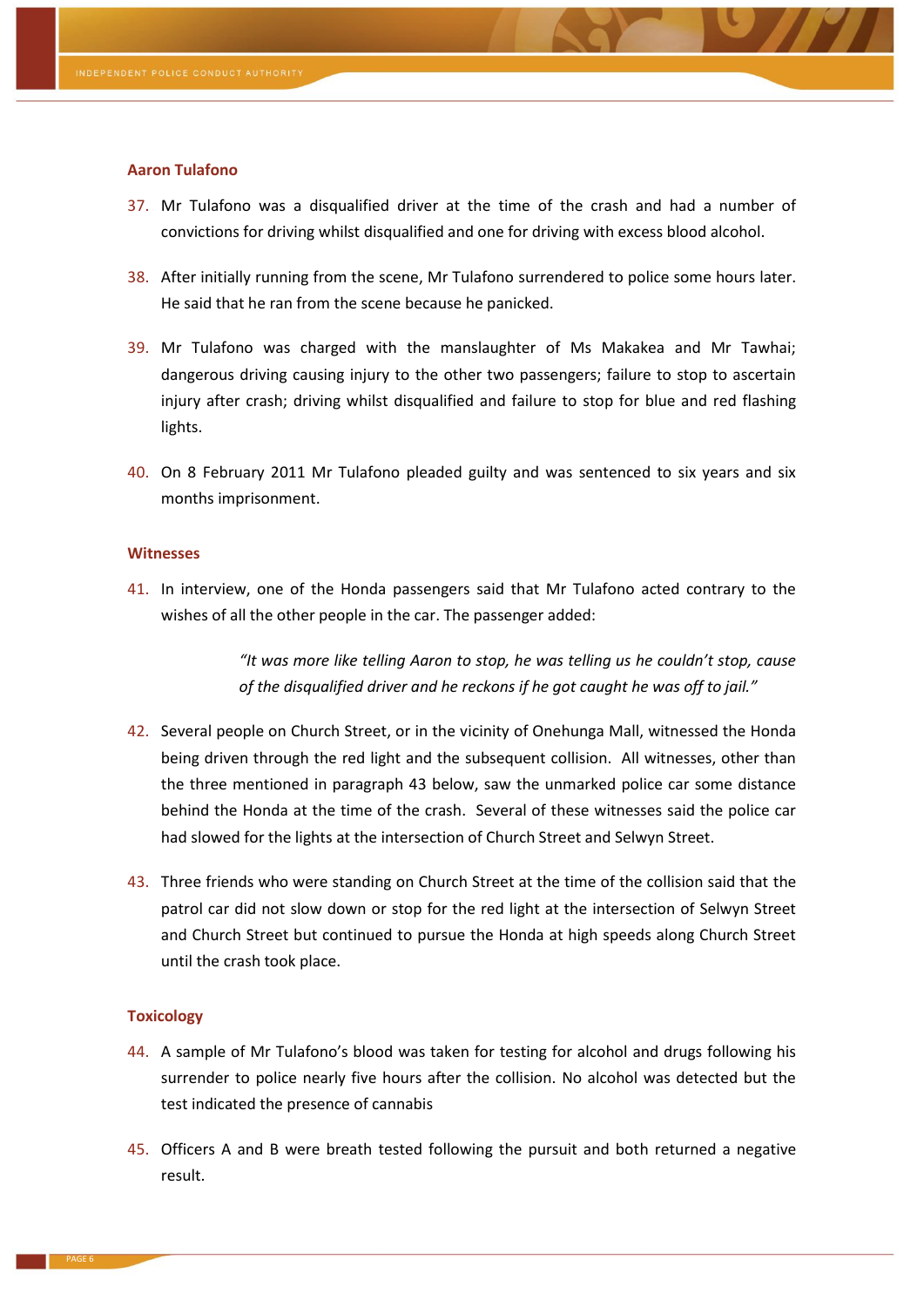#### LAWS AND POLICIES

# **Legislative authority for pursuits**

46. Under the Land Transport Act 1998, police are empowered to stop vehicles for traffic enforcement purposes. Under the Crimes Act 1961, police are authorised to stop vehicles in order to conduct a statutory search or when there are reasonable grounds to believe that an occupant of the vehicle is unlawfully at large or has committed an offence punishable by imprisonment. Where such a vehicle fails to stop, police may begin a pursuit.

#### **Police pursuit policy<sup>3</sup>**

#### *Definition*

47. A pursuit occurs when (i) the driver of a vehicle has been signalled by police to stop, (ii) the driver fails to stop and attempts to evade apprehension, and (iii) police take action to apprehend the driver.

#### *Overriding principle*

48. Under the Police pursuit policy, the overriding principle for conduct and management of pursuits is: *"Public and staff safety takes precedence over the immediate apprehension of the offender."*

#### *Risk assessment*

- 49. Under the Police pursuit policy, before commencing a pursuit an officer is required to first undertake a risk assessment. This involves consideration of the speed limit and manner of driving by the offending vehicle, identity and other characteristics of the occupants of the offending vehicle, weather conditions, the environment, traffic conditions, and capabilities of the police driver and vehicle. The officer must then "*determine whether the need to immediately apprehend the offender is outweighed by the potential risks of a pursuit to:*
	- *the public*
	- *the occupants of the pursued vehicle*
	- *Police*."

-

 $^3$  The Police policy in place at the time of this incident was called the pursuit policy. On 18 October 2010 the pursuit policy was replaced by the fleeing driver policy. All references to Police policy in this report relate to the pursuit policy unless otherwise stated.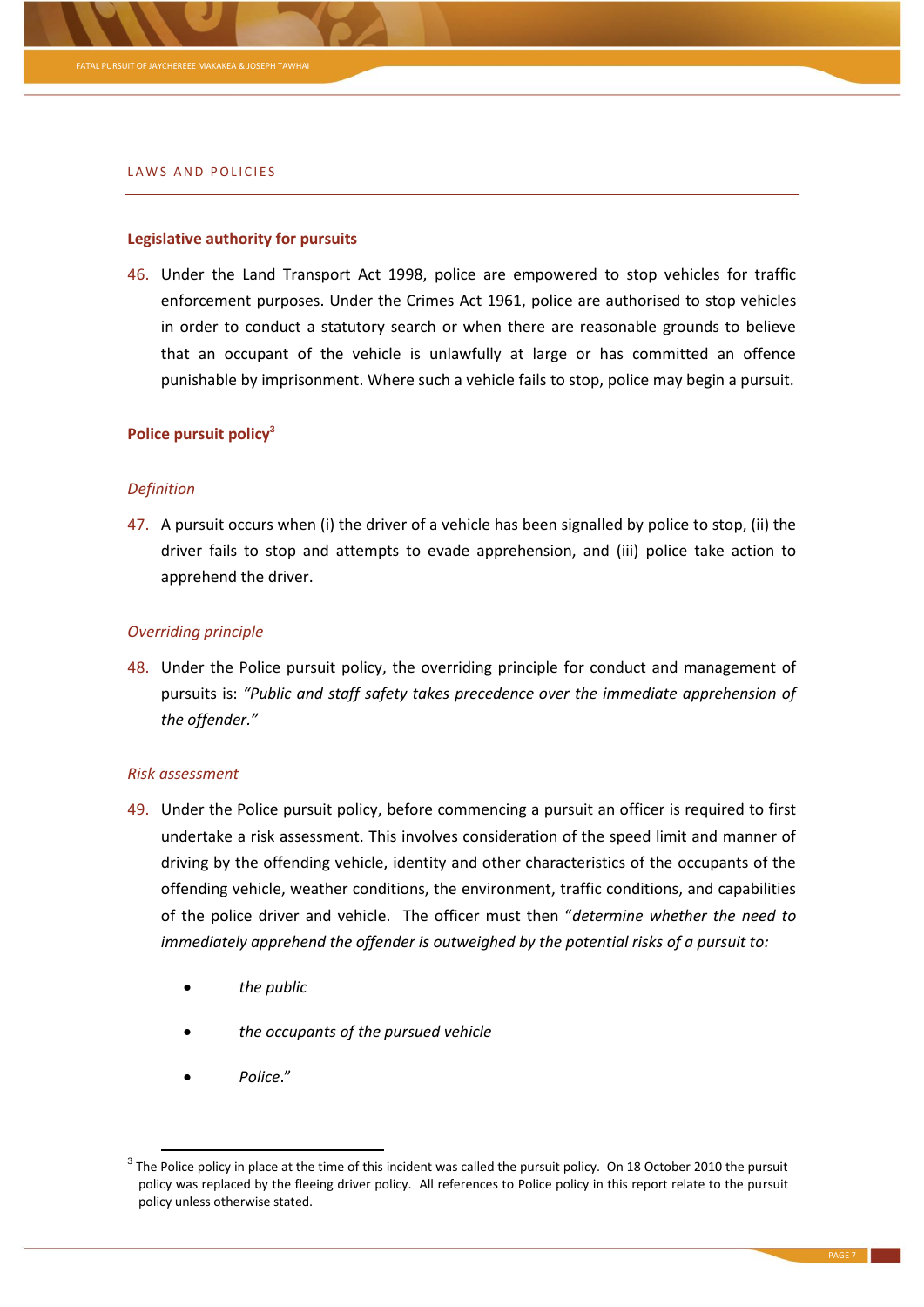- 50. If there is no need to immediately apprehend the offender, or the risks are too great, the pursuit must not be commenced.
- 51. Throughout a pursuit, police must continue to assess the risks involved and must abandon it if the risks to safety outweigh the immediate need to apprehend the offender.

#### *Communication requirements*

52. When a pursuit commences, the communications centre must be notified. The communications centre must provide the warning referred to in paragraph [12,](#page-1-0) which the pursuing officers must acknowledge. The pursuing officers must provide information about the pursued vehicle, its location and direction of travel, and the reason for pursuit. The communications centre must prompt for information about speed, road and traffic conditions, weather, the offender's manner of driving and identity, and the pursuing officers' driver and vehicle classifications.

#### *Abandonment*

- <span id="page-7-0"></span>53. A pursuit must be abandoned if at any stage the risks to safety outweigh the immediate need to apprehend the offender. The pursuit controller must then give the direct order *"All units, [Comms Centre] Alpha, abandon pursuit now. I say again, all units abandon pursuit now."*
- <span id="page-7-1"></span>54. The policy sets out the steps that must be carried out following a decision to abandon a pursuit:

| <b>Step</b> | <b>Action</b>                                                 |
|-------------|---------------------------------------------------------------|
|             | Acknowledge the direction to abandon pursuit                  |
|             | Immediately reduce speed to increase the distance between     |
|             | the offender's vehicle and their own                          |
|             | Deactivate warning devices once below the speed limit         |
|             | Stop as soon as it is safe to do so                           |
|             | Report abandonment to the pursuit controller, confirming that |
|             | they are stationary and giving their position.                |

#### *Roles and responsibilities*

55. Under the policy, the driver of a police vehicle has primary responsibility for the initiation, continuation and conduct of a pursuit. The driver must comply with relevant legislation, drive in a manner that prioritises public and police safety, continue to undertake risk assessments throughout the pursuit, comply with all directions from the pursuit controller (i.e. the shift commander at the police communications centre), and comply with all directions from a police passenger if the passenger is senior in rank or service.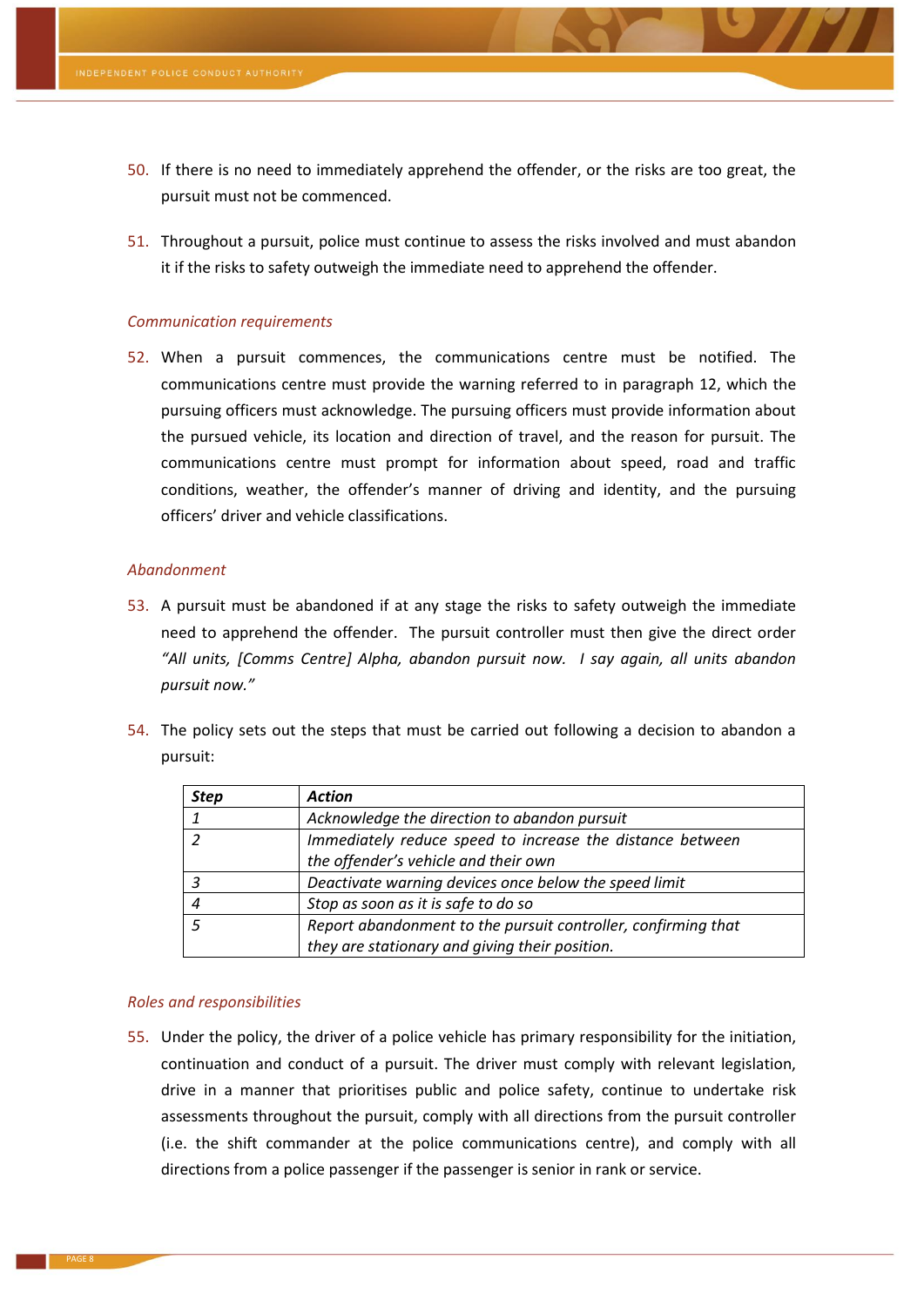- 56. The passenger in a pursuing vehicle must assist the driver by operating the radio and advising of possible hazards. If senior in rank or service, the passenger may also direct the driver to abandon the pursuit.
- <span id="page-8-0"></span>57. The dispatcher at the police communications centre must maintain radio communications with staff involved in the pursuit, give the safety reminder referred to in paragraph [12,](#page-1-0) and communicate instructions from the pursuit controller.
- <span id="page-8-1"></span>58. The pursuit controller (i.e. the shift commander at the communications centre) is responsible for supervising the pursuit and coordinating the overall police response, and for selecting and implementing appropriate tactics. When a shift commander is unavailable, a communications centre team leader may take over as pursuit controller.

# THE AUTHORITY'S FINDINGS

#### **Commencement of pursuit**

- 59. Officers A and B and their unmarked category B patrol vehicle were appropriately classified to undertake pursuits under the PPDP. Officer A was a 'gold' rated driver.
- 60. Mr Tulafono was signalled to stop under s.114 (2) of Land Transport Act 1998. Once he failed to stop, the officers were authorised to commence a pursuit.
- 61. Mr Tulafono's reaction to the signal to stop was to accelerate away in an attempt to avoid apprehension.
- 62. Before commencing and calling in the pursuit, Officers A and B assessed the risk factors involved in pursuing, including that the identity of the driver and passengers was unknown; traffic was light; visibility was good; and the road was wet but the weather was clear. The officers deemed that the risk involved in pursuing Mr Tulafono was justified and that it was prudent for them to continue.

#### **FINDINGS**

Officers A and B complied with the law and with Police pursuit policy in commencing the pursuit.

# **Communication**

63. When it became apparent that the Honda driver was not going to stop, Officer B correctly notified NorthComms that they were in pursuit on Queenstown Road. He also provided the dispatcher with details of the registration number and number of occupants.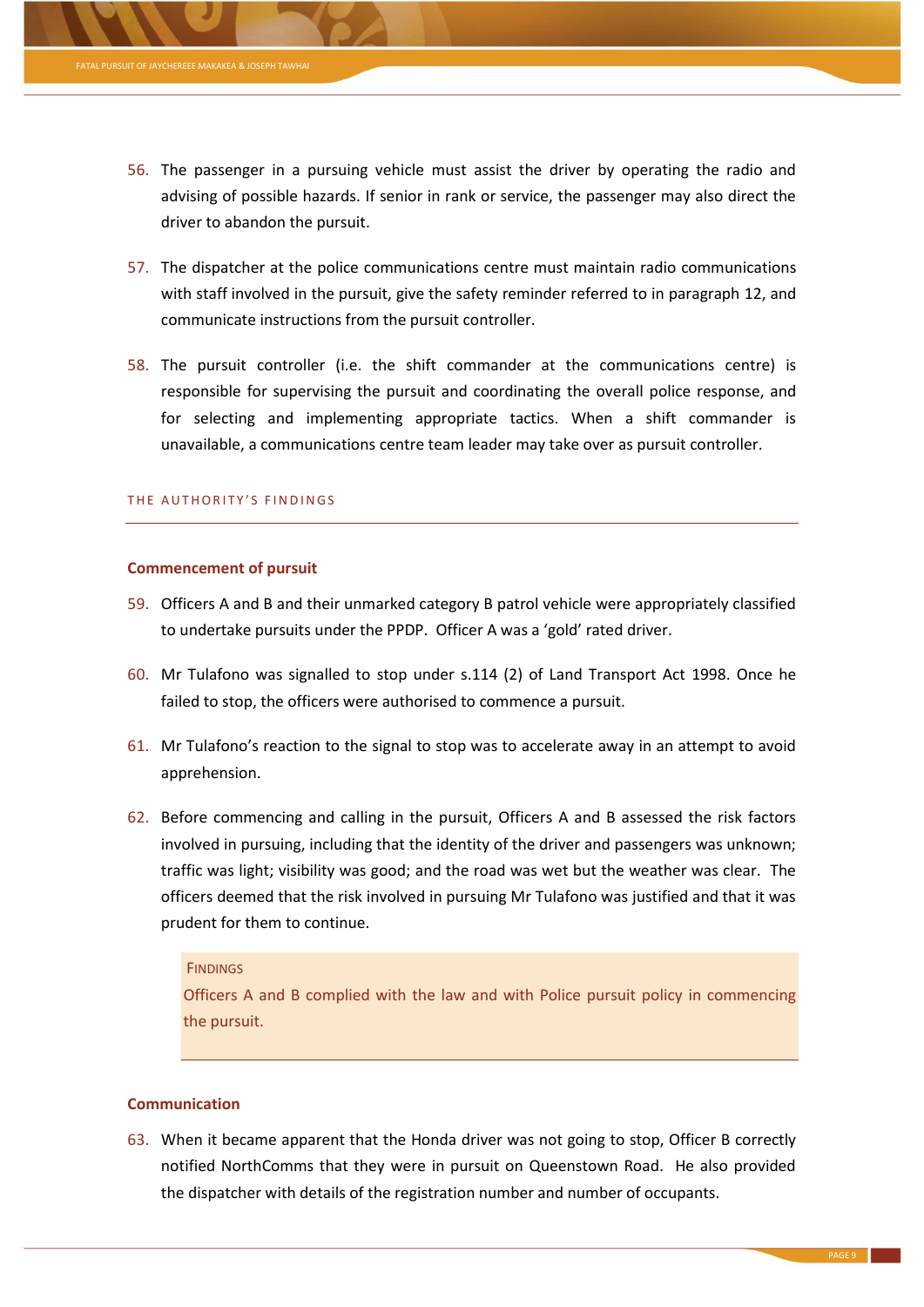- 64. The dispatcher then gave the officers the safety warning required under the pursuit policy (see paragraph [12\)](#page-1-0). Officer B did not acknowledge this warning as required by policy; nor did the dispatcher prompt Officer B for his acknowledgment. These breaches of policy had no bearing on the outcome of the pursuit.
- 65. Officer B went on to provide the dispatcher with details such as the direction of the pursuit; speed; driving conditions; police licence and car classification; manner of driving; and the reason for initiating the pursuit.
- 66. As the risks increased, Officer B properly advised NorthComms of the increased speed and traffic volume, wet conditions, and that the driver had run a red light, before advising that they were abandoning pursuit.
- 67. The pursuit controller then ordered the general abandonment of the pursuit, in accordance with the pursuit policy (see paragraph [53\)](#page-7-0).

#### **FINDINGS**

Officer B and NorthComms complied with the pursuit policy in respect of communication, except for minor oversights in respect of the acknowledgment of the warning

## **Speed and manner of driving of police**

- 68. The police car's warning lights and siren were activated during the pursuit as required by policy.
- 69. Prior to the pursuit reaching Church Street, the maximum reported speed was 80kph in a 50kph speed zone. In the Authority's view that this speed was acceptable because the traffic volume was low, there were few pedestrians, and the roads were wide and well lit.
- 70. Officers A and B have stated that they recall their speed on Church Street to have been between 100 - 109kph. This is consistent with Officer B's report to NorthComms that the patrol car's speed was *"upward of 100ks"*.
- 71. However, a sustained speed of between 100 109kph on Church Street, a 50kpm speed zone, would not have been acceptable had it continued for any length of time.
- 72. In continuously carrying out risk assessments and in abandoning the pursuit a few seconds later, the actions of the officers were entirely appropriate.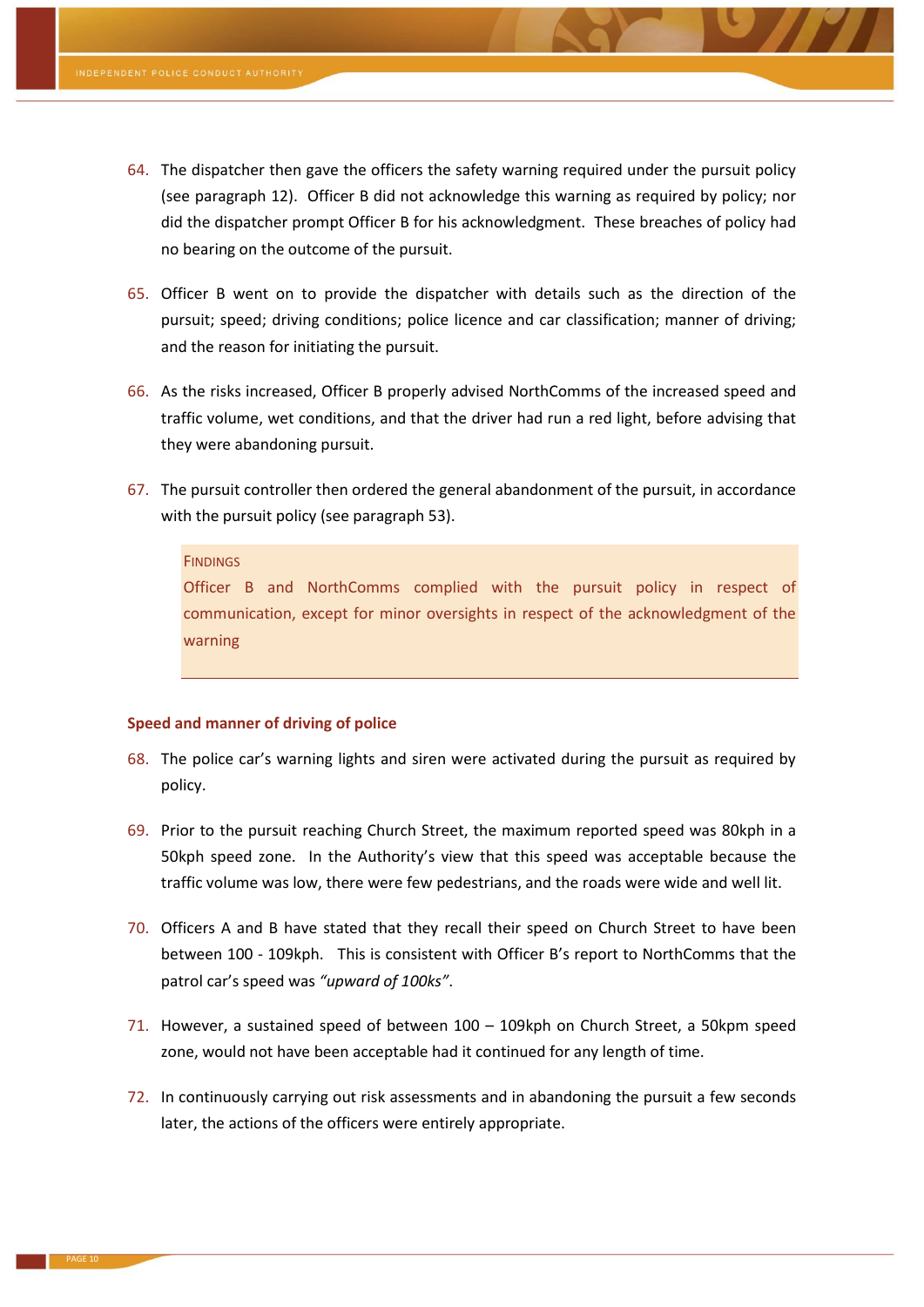#### **FINDINGS**

Officers A and B complied with the pursuit policy in relation to speed and manner of driving.

#### **Abandonment**

- 73. Officer A decided to abandon the pursuit when the risks involved in pursuing Mr Tulafono increased significantly on Church Street, as they approached Onehunga Mall (see paragraph[s 17](#page-2-1)[-19\)](#page-2-2). This was a prudent decision.
- 74. On an assessment of all the evidence available, the Authority is satisfied that Officer A had begun to follow the abandonment procedure (see paragraph [54\)](#page-7-1) and had slowed significantly and turned off the patrol car's warning devices by the time they reached the red light at the intersection of Church Street and Selwyn Street.
- 75. In reaching this conclusion the Authority has considered the witness statements alleging that the patrol car did not slow down but continued through the red light at high speed (paragraph [43\)](#page-5-0); the contrasting witness statements (paragraph [42\)](#page-5-1); the accounts of Officers A and B (paragraph [21\)](#page-2-3); and the CCTV footage recorded at the intersection of Church Street and Onehunga Mall, which shows the police car arriving at the scene 19 seconds after the crash (paragraph [33\)](#page-4-0). On the basis of all this evidence the Authority is satisfied that the officers were following the abandonment procedure and had reduced their speed and deactivated warning devices before the crash occurred.
- 76. As noted in paragraph [20,](#page-2-4) at the time Officer B radioed that the patrol was abandoning the pursuit, the pursuit controller had separately decided that the risks were too high and had instructed the dispatcher to abandon the pursuit.

# **FINDING**

Officer A's decision to abandon the pursuit was sound and in compliance with pursuit policy. The officers were in the process of following the prescribed abandonment procedure when the crash occurred.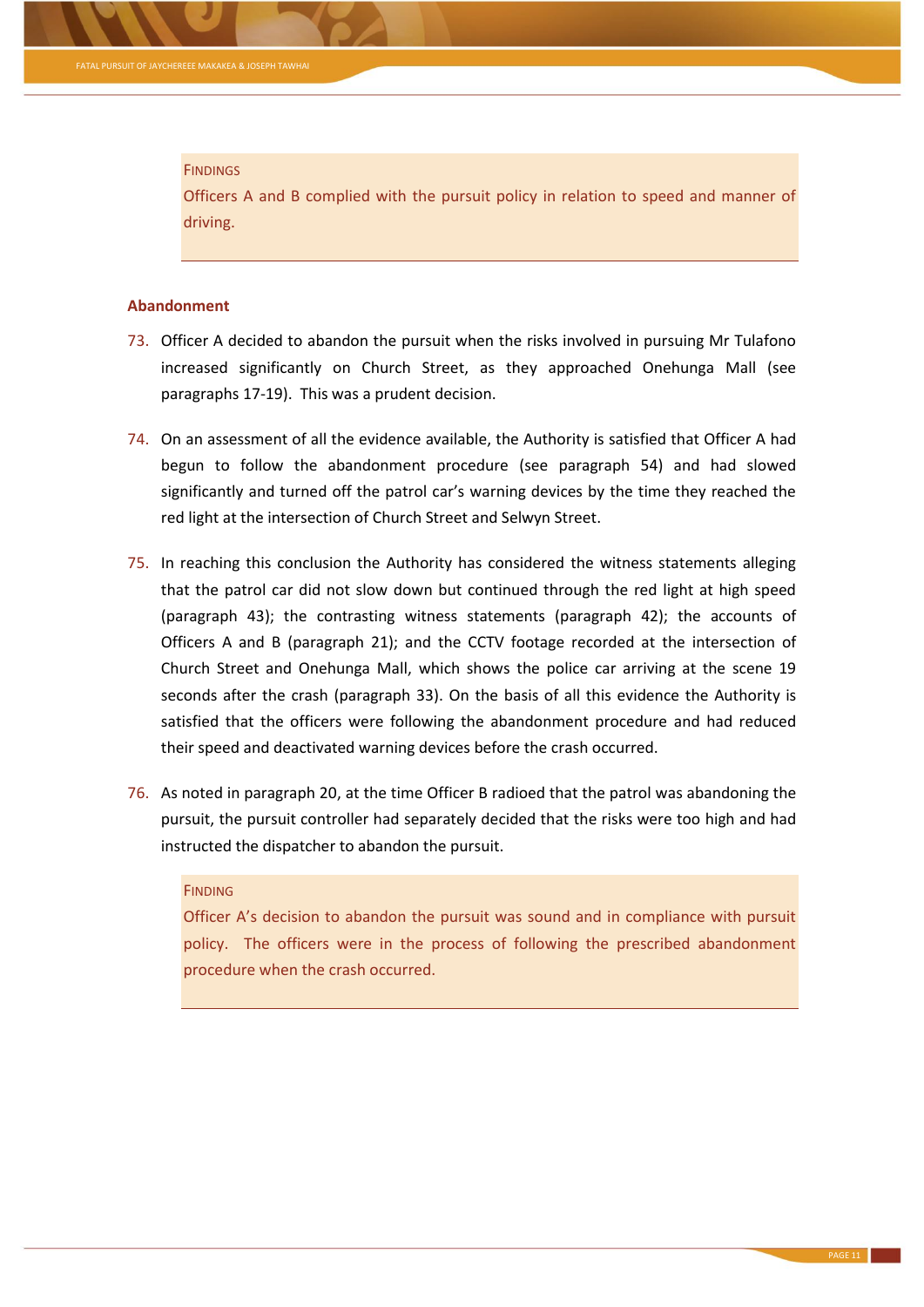#### CONCLUSIONS

- 77. Aaron Tulafono demonstrated by his actions that he was prepared to take great risks to avoid being caught by police.
- 78. Officers A and B were justified in law and the pursuit policy in commencing the pursuit.
- 79. The pursuit was conducted in accordance with policy.
- 80. Officers A and B correctly decided to abandon the pursuit when the risks involved no longer justified its continuance.
- 81. Pursuant to section 27(1) of the Independent Police Conduct Authority Act 1998 (the Act), the Authority has formed the opinion that no police actions were contrary to law, unreasonable, unjustified, unfair or undesirable.
- 82. The Authority makes no recommendations pursuant to section 27(2) of the Act.

 $\geq$  details  $\geq$ 

HON JUSTICE L P GODDARD **CHAIR** INDEPENDENT POLICE CONDUCT AUTHORITY SEPTEMBER 2011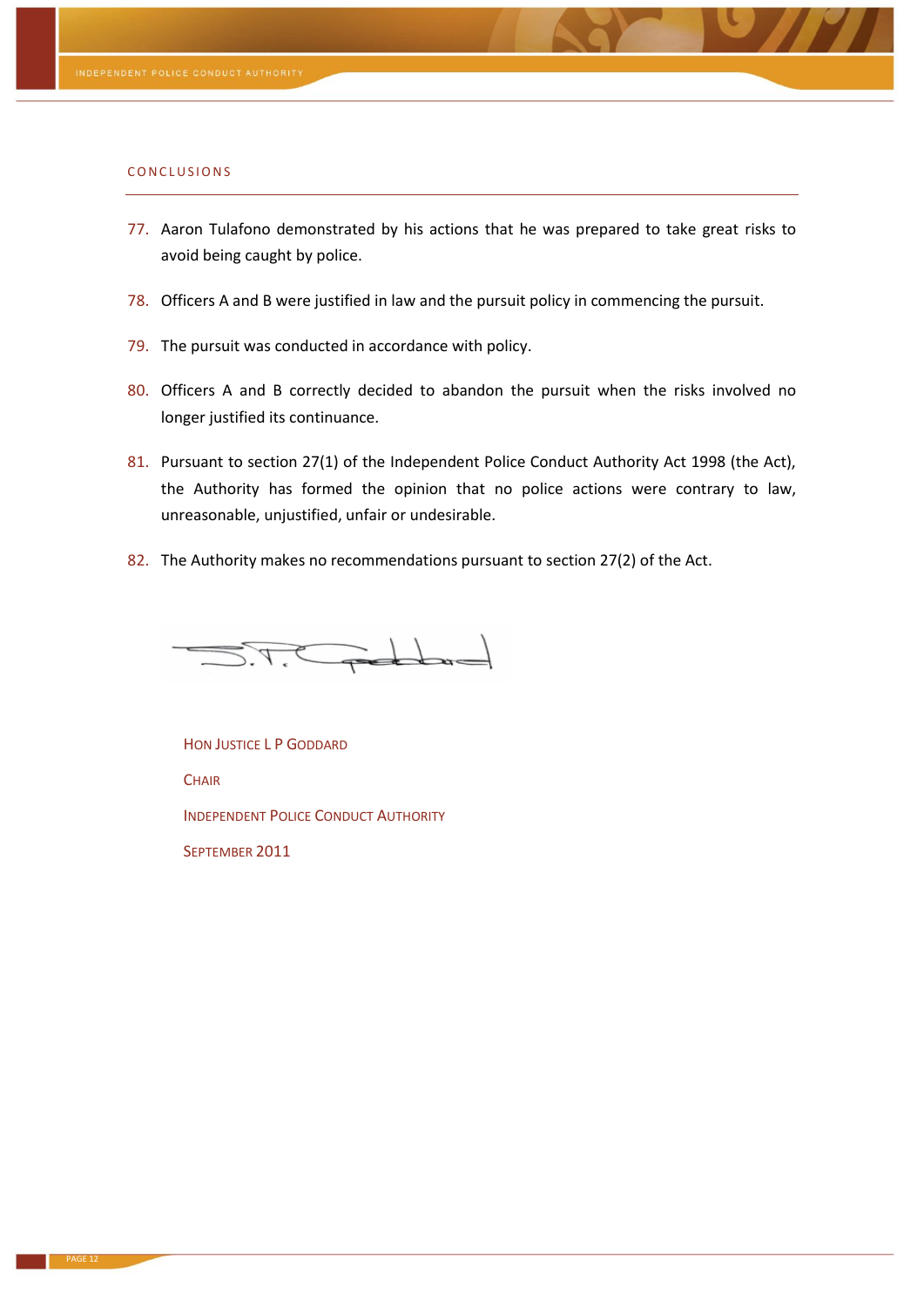# About the Authority

# WHO IS THE INDEPENDENT POLICE CONDUCT AUTHORITY?

The Independent Police Conduct Authority is an independent body set up by Parliament to provide civilian oversight of police conduct.

It is not part of the Police – the law requires it to be fully independent. The Authority is chaired by a High Court Judge and has other members.

Being independent means that the Authority makes its own findings based on the facts and the law. It does not answer to the Police, the Government or anyone else over those findings. In this way, its independence is similar to that of a Court.

The Authority has highly experienced investigators who have worked in a range of law enforcement roles in New Zealand and overseas.

#### WHAT ARE THE AUTHORITY'S FUNCTIONS?

Under the Independent Police Conduct Authority Act 1988, the Authority:

- receives complaints alleging misconduct or neglect of duty by police, or complaints about Police practices, policies and procedures affecting the complainant;
- investigates, where there are reasonable grounds in the public interest, incidents in which police actions have caused or appear to have caused death or serious bodily harm.

On completion of an investigation, the Authority must determine whether any police actions were contrary to law, unreasonable, unjustified, unfair, or undesirable. The Authority can make recommendations to the Commissioner.